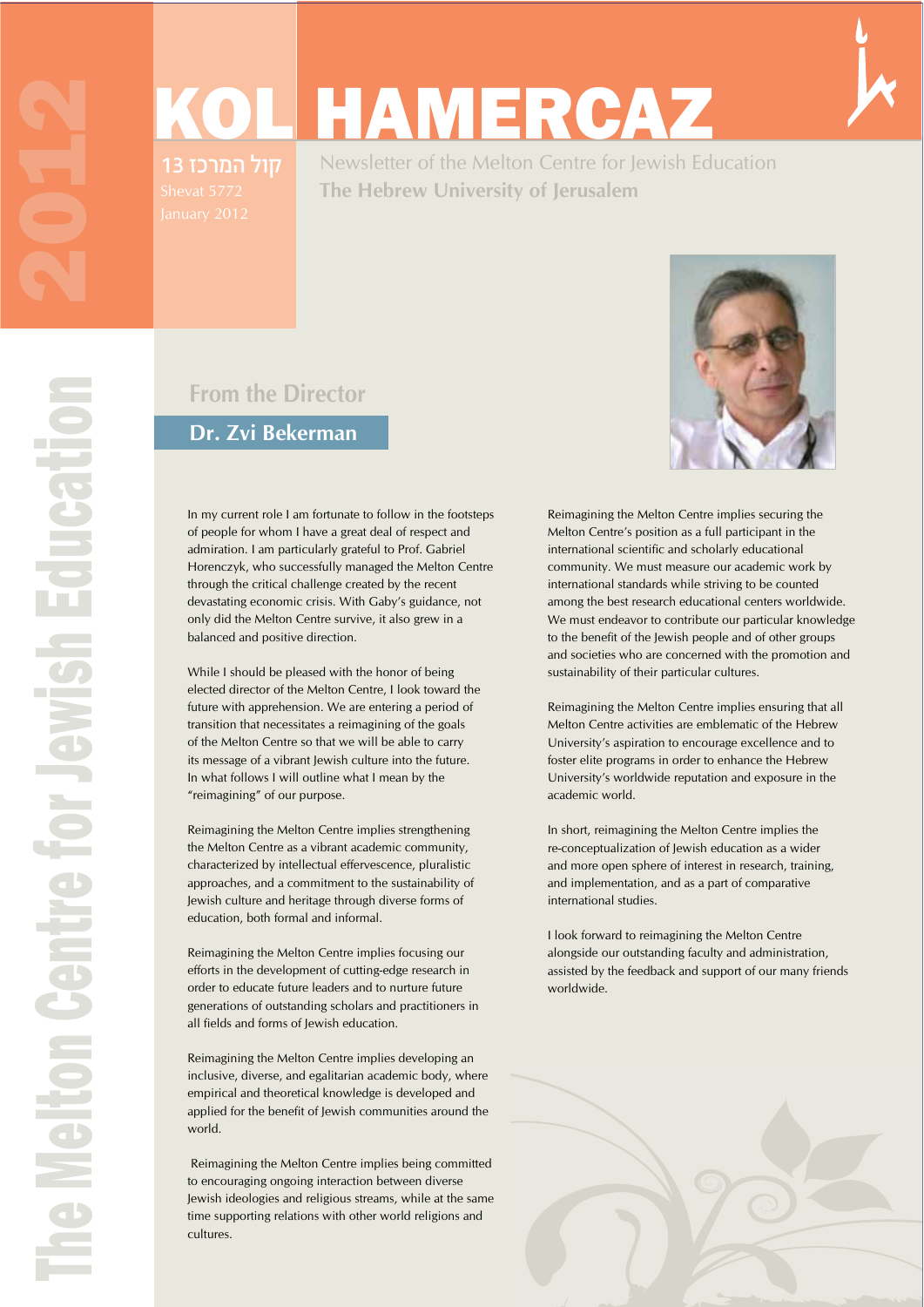#### **Michael Gillis**

Jewish education around the world is conducted in societies where other religions predominate. Even when secularism is the dominant trend, as in Western Europe, or even the ideology of the state, as in France, Christianity remains a significant part of the culture. It is expressed in the architecture of nearly every European city in which Jews live. This is also true in the United States, which enshrines the separation of religion and state in its constitution. A significant Jewish community lives in Turkey, where Islam is the predominant religion, while smaller communities persist in Morocco and Tunisia. In Israel, while Judaism is the dominant religion, established by law in different spheres, other religions are a palpable and important presence. From my office window on Mount Scopus I look out upon the skyline of the Old City dominated by the Al Aqsa Mosque and Dome of the Rock and the Church of the Holy Sepulchre. The only Jewish structure that makes an impression is the dome of the recently reconstructed Hurvah synagogue.

Academic Jewish historians of this generation have placed great emphasis on the influence of the surrounding religious culture on Jews and Judaism over the centuries. The notion that Christianity and Islam are daughter religions of Judaism, both embodying and deviating from elements derived from Judaism, has been shown to be an oversimplification. Judaism, too, has been influenced by these "daughter religions." For example, the Jewish culture of the Gaonic period is heavily influenced by developments in Islamic culture, theology, and religion. With respect to Christianity, the influence is often a distorted one, shaped by centuries of mutual

hatred, as what began as rivalry descended into blood libel, expulsion, and persecution.

In the present, our students are exposed to many expressions of other religious cultures, whether through day-to-day exposure in the media or through the artifacts of religious cultures in architecture, art, and music. This exposure may also result from the expressions of our increasingly multicultural society, in which groups are encouraged to give voice to their group identity, including their religious identity. Finally, controversies such as that surrounding the Mel Gibson film "The Passion of the Christ" frequently confront students with the reality of other religious cultures. Recently we marked the tenth anniversary of 9.11. How is that event to be understood with respect to the religious motivation of its perpetrators?

Most of the young people in our Jewish schools are given little opportunity to understand these phenomena. To the extent that they learn about other religions, it is in the context of their general studies in history, literature, art, or social studies. These issues are too important to be left to the general studies curriculum. Particularly with respect to Christianity and Islam, there is a Jewish story to be told. This story needs to be told, however, with a new sophistication. For example, it is insufficient to teach about Christianity only in the context of the Crusades and the Inquisition. None of this history needs to be softened or ignored, but it is not all that needs to be known. The figure of Jesus should also be understood not as he is depicted in Jewish polemics and in the denigrating terms born of rivalry and persecution,

but as a Jewish figure understood on the basis of his Jewish background. This new look at other religions should include a closer examination of developments in Jewish-Christian relationships over the past sixty years and of those Jewish sources and traditions that represent a voice different from the polemical anti-Christian view. Teachers and students can learn much from those texts and sources that relate to other religions in diverse and sometimes surprising ways.

Contemporary Jewish thinkers such as Jonathan Sacks and David Hartman have addressed the opportunities and challenges of religious plurality in a world where the other may approach the Jew in a spirit other than hostility or missionary zeal. Their thought has yet to receive a satisfactory educational expression. This is not only a matter of defensive thinking, or even of improving relations with other religions. Rather, it touches on important questions of self-understanding, when being Jewish is not merely the negative of the other religion. The refusal to examine other religions may stem from a desire to avoid the risk of blurring identities, intellectual confusion and the reduction of genuine difference. The dangers of failing to respond to the challenge, However, are greater, and there are many enriching educational opportunities that would result from addressing them head on.

It has been rewarding for me to teach courses in this area at the Melton Centre. My experience has only confirmed my sense of the importance of this field and how much work still lies ahead.

## **Melton Centre Welcomes Visiting Scholars**

The Melton Centre is pleased to welcome two visiting scholars who will join us during the 2011-2012 academic year.

Dr. David Gerwin is Associate Professor in the Department of Secondary Education at Queens College/CUNY, where he has been teaching since 1997 and coordinates the social studies program. As a visiting professor at the Melton Centre for 2011-2012, he will develop curricula on the history of Israel and world Jewish communities for public schools in the United States that have a Hebrew language immersion program and that plan to continue that theme

across different parts of the school curriculum.

**Terence Gilheany** is a religion and philosophy teacher at St. Andrew's School, a boarding high school in Middletown, Delaware in the United States. He has been a teacher for over eighteen years and has taught classes in World Religions, the Abrahamic Religions, Jewish and Christian Bible, Ethics, and Middle East History. His main interest is in designing curricula in the academic study of religion to promote critical thinking and to deepen students' understanding of both their own belief backgrounds and those of others. Terence is hosted by Zvi Bekerman at the Melton Centre as part of the Distinguished Fulbright Awards in Teaching program. Throughout the year he will conduct interviews with teachers regarding how the study of religion is incorporated into the curricula of Israeli and Palestinian schools.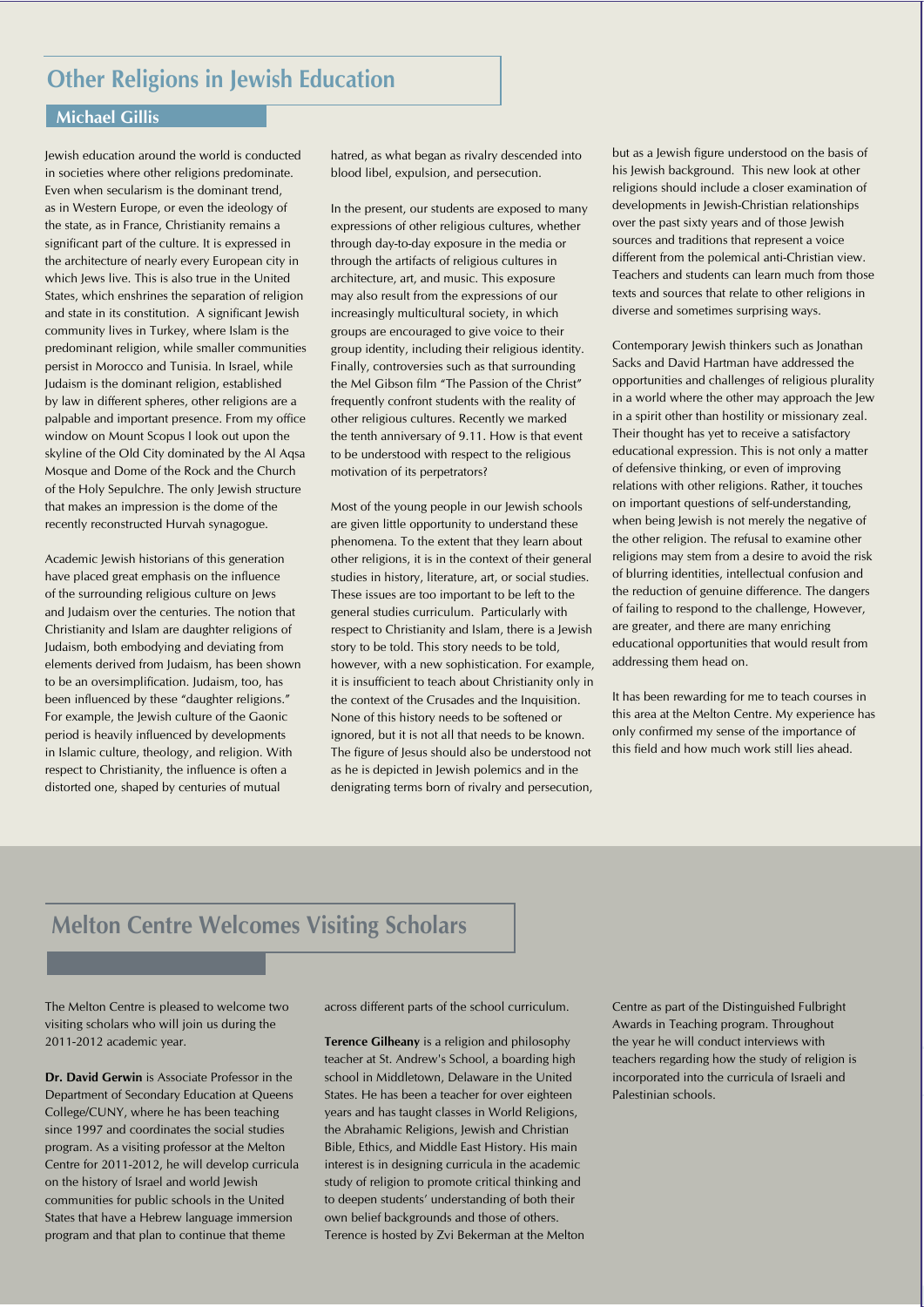## **Postdoctoral Fellow**

#### **Julia Eksner**

Dr. Julia Eksner is a postdoctoral fellow working with Dr. Zvi Bekerman at the Melton Center. In her research, Dr. Eksner investigates how social context and the creation of cultural meaning influence the developmental pathways of minority youths. Her research is strongly interdisciplinary in nature, as she investigates this question at the intersection of socio-cultural anthropology, developmental psychology, and the learning sciences. Dr. Eksner's most recent research focuses on the ethnicization of urban marginality, and especially the relationship between individual experiences of marginalization and the emergence of new cultural meaning systems, which are tied to the conditions of urban marginality. More specifically she investigates how urban, minoritized youths, especially youths with Turkish and Arab backgrounds in marginalized zones of Berlin, create local meaning systems that manifest themselves as newly emerging cultural practices and in turn influence youths' individual actions and life paths.

## **Recently Approved Doctorate**

#### **Aliza Segal**

Congratulatino to Aliza Segal, who has completed her Ph.D. at the Melton Centre under the supervision of Zvi Bekerman and Menachem Hirshman, on her appointment as a Tikvah Scholar at New York University for the academic year 2011- 2012. As a doctoral student at the Melton Centre, Dr. Segal conducted an ethnographic case study of a successful Talmud class in an Orthodox high school for boys in Israel, locating this success on the "authenticity" side of the authenticityrelevance divide. Based on this case study, Dr. Segal is currently analyzing this authenticity and the accompanying success, via two separate but related avenues. The first avenue is identity: the constructed identities of the students as Talmud learners, through analysis of thirteen interviews with students in the class. The second avenue is expertise: which learning practices are constructed by the participants as intrinsic to the Talmud-study endeavor? The goal of Dr. Segal's study is to construct a taxonomy of practices and expertise in Talmud study within the school setting, thereby making a valuable contribution to the field of Talmud education in particular, and cultural transmission via text study in general.

# **Melton Fellows for Excellence in Jewish Education**

#### **David Berger of Los Angeles, California**

A graduate of both the Jewish Theological Seminary and Hebrew Union College Cantorial School, David serves as the cantor of Congregation Tikvat Jacob in Manhattan Beach. He has been instrumental in leading and designing the curriculum for prayer in the local preschool and elementary religious school, and is involved extensively in adult education in Congregation Tikvat Jacob. He has won honors for his cantorial abilities, and has taught both laypeople and rabbinical students. David is an emerging leader with bold ideas that aim to enhance Jewish life in the Jewish community, particularly in terms of increasing energy and involvement.

#### **Carnie Rose of St. Louis, Missouri**

In his capacity as rabbi of Congregation B'nai Amoona in St. Louis, Missouri, Carnie Rose combines academic credentials with practical rabbinic experience. During his tenure at B'nai Amoona, Rabbi Rose has shown an ability to innovate while still respecting the congregation's rich tradition. From the development of live webcast learning modules to the reinvigoration of the congregation itself, Rabbi Rose has impacted the Jewish lives of his congregants. He is spending his time at the Melton Centre considering ways in which re-imagined, renewed, and enhanced religious consciousness can be infused into the life of existing established institutions, including synagogues, day schools, supplemental schools, and summer camps.

#### **Bradley Solmsen of West Roxbury, Massachusetts**

A graduate of the Jewish Theological Seminary, Bradley Solmsen serves as the Director of the Brandeis University Office of High School Programs, including year-round and summer programs. At the center of his philosophy is a commitment to meaningful investment in the professional development of educators. Bradley plans to further explore the connection between the professional development of educators and the highest learning outcomes for students, an exploration that has begun in the course of his work at Brandeis.

## **Online Program in Israel Education**

The Melton Centre has recently added courses on Israel Education, designed by Alick Isaacs, to its online offerings. Central to this program is a course on "The Philosophy of Israel Education", which traces six pedagogical responses to problems of the field. The course then investigates three fundamental issues that pose philosophical challenges to contemporary Zionism and Zionist education (the negation of the Diaspora, the Ashkenazi/Mizrachi divide, and the circumstances of the Arab/Israeli conflict). This course provides an intelligent and thoughtful response to these issues and gives Israel educators from around the world easy access to recent approaches to these challenges.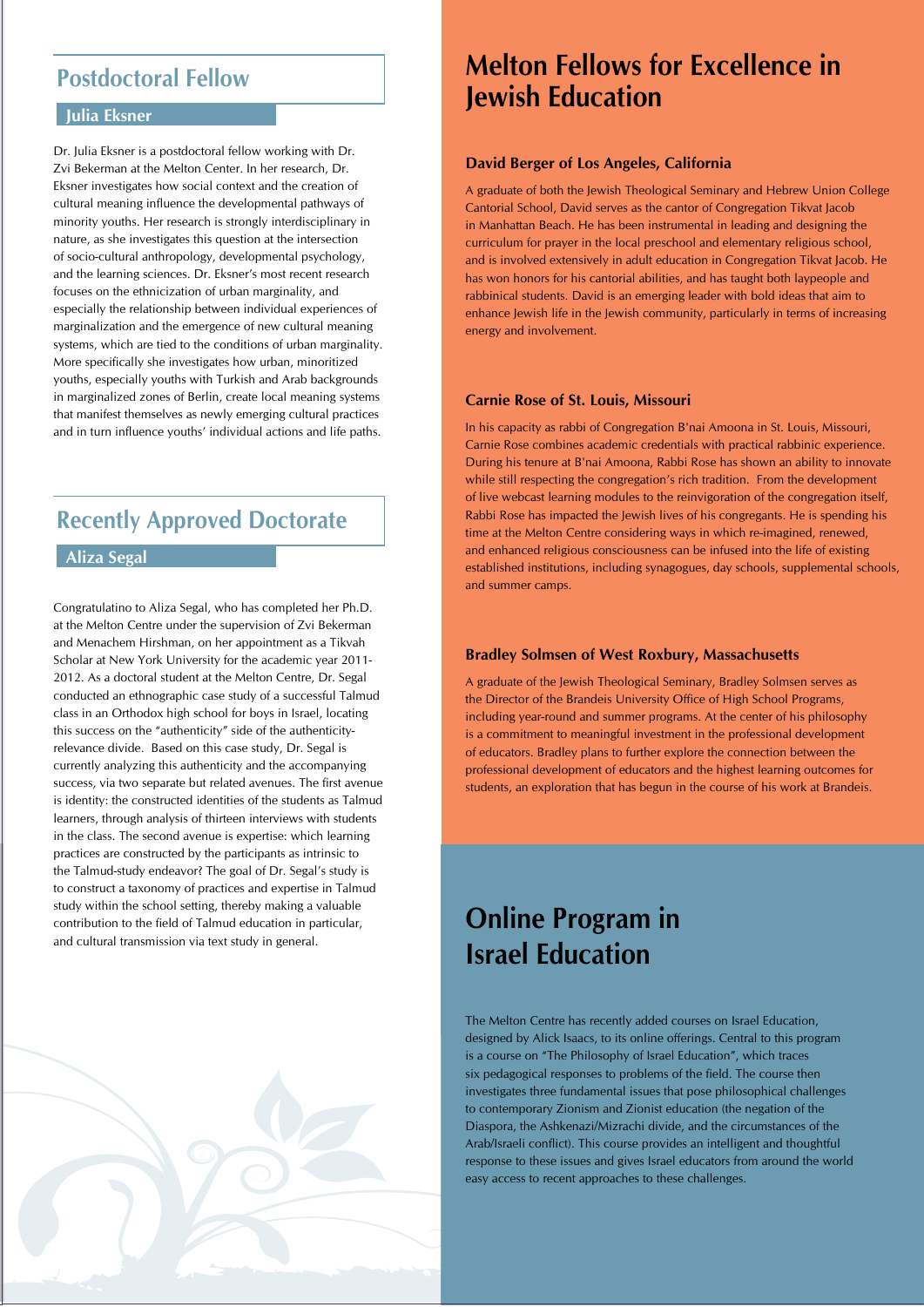### **Seminar for Jewish Leadership in the Former Soviet Union**

On November 6-12 the Melton Centre conducted a seminar for Jewish leadership in the former Soviet Union. The seminar is part of the "Look to the Future" Project, which aims to increase the importance given to Israel as part of Jewish identity among populations with Jewish origins in the former Soviet Union.

The project is intended for leaders with Jewish origins and a broad sphere of influence, professional or social, in post-Soviet states. The project gives its participants a deep familiarity with the State of Israel and with Israeli society, and improves their ability to present and teach about Israel. The "Look to the Future" project is an initiative of Netiv, a division within the Office of the Prime Minister that aims to forge strong connections between the State of Israel and the Jews of the former Soviet Union. This project is also sponsored by the Ministry for Public Diplomacy and the Diaspora, and is implemented as part of the Melton Centre's longstanding "Former Soviet Union Senior Educators Program."

The seminar in November brought 23 media representatives, lecturers, jurists, and senior hi-tech executives from Russia, the Ukraine, Moldova, Kazakhstan, and Uzbekistan. These Jewish leaders attended lectures on Israeli society and culture and the history of the Arab-Israeli conflict from eminent lecturers

on these topics, from the Hebrew University and other institutions. Among the sites visited by participants were a hi-tech factory and the Weizmann Institute. At the end of the seminar, participants expressed how impressed they were with the program. Even those who had visited Israel many times before remarked that the seminar provided a much deeper understanding of Israeli society and the State

of Israel, and gave them important tools and knowledge that could be used to strengthen the significance of Israel as part of Jewish identity in their home countries. Shorter follow-up seminars are planned for countries within the former Soviet Union. The next seminar is scheduled to take place in Moscow.



#### **New Canadian Program for Professional Growth in Israel Education**

In a partnership with the Canada Israel Experience, the Melton Centre has launched a new pilot program: Israel Education as a Lever for Professional Growth. The program's participants from Toronto and Montreal are all Jewish educators specializing in informal education. They hold important positions in camps, congregations, Hillels, Birthright-related programs, and departments within the Jewish Federation. The program includes three separate "semester long graduate level" courses, an opening seminar in Canada, a five-day seminar in Israel, and tutorial supervision of participants while they work on projects. All participants who successfully complete the program will receive a Professional Certificate in Israel Education. The program is funded by the L.A. Pincus Fund, the Canadian Friends of the Hebrew University, the Jewish Federations of Toronto and Montreal, and UIA Canada.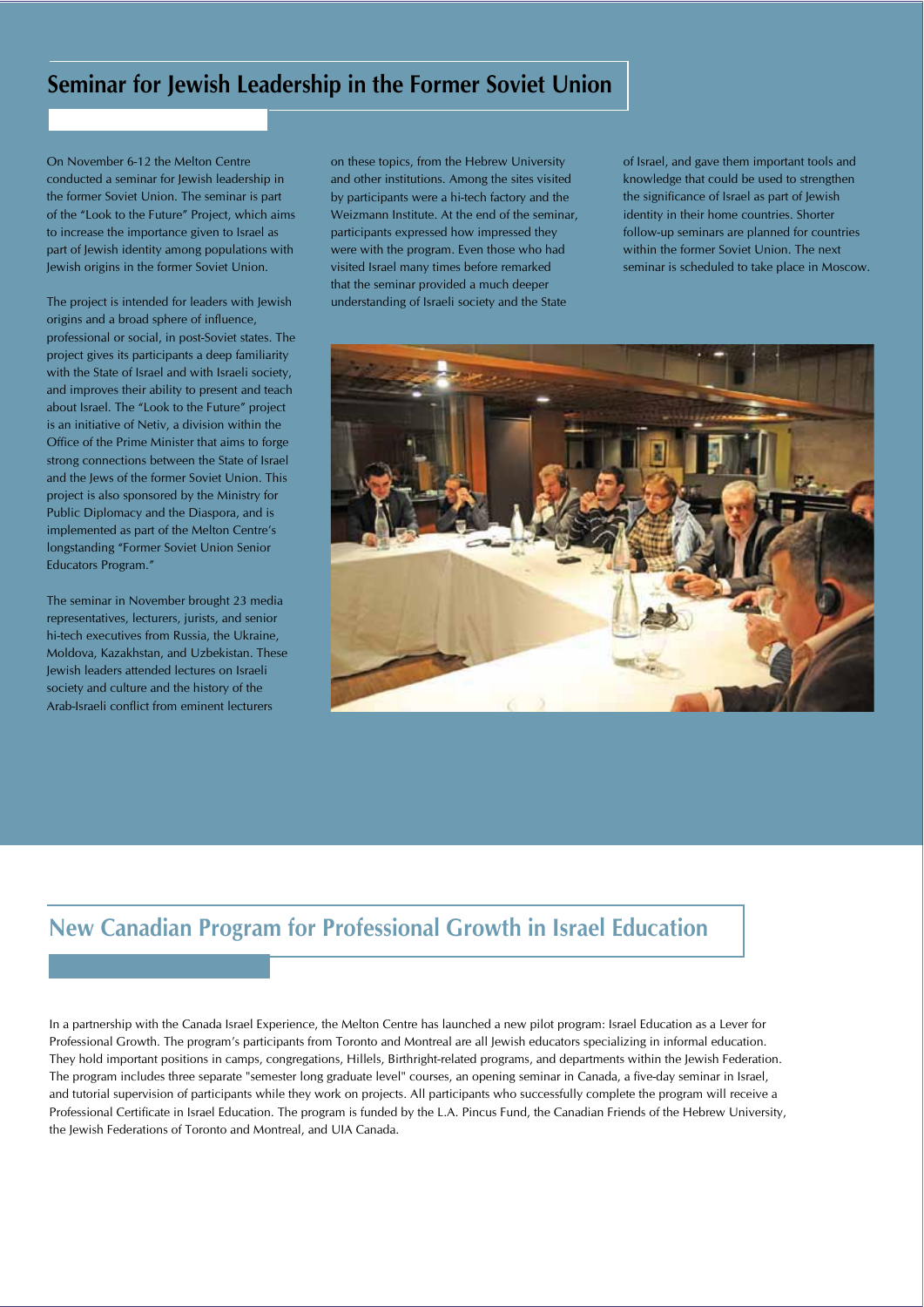## **New Handbook of Jewish Education Co-edited by Alex Pomson**

The *International Handbook of Jewish Education*, edited by Melton faculty member Alex Pomson together with Helena Miller and Lisa Grant, is a two-volume publication that brings together scholars and educators



engaged in the field of Jewish Education and its related fields world-wide. Their submissions make a significant contribution to knowledge of the field of Jewish Education. These volumes include a wide range of articles, divided broadly into four areas: vision and practice, teaching and learning, applications, and geographical (including historical, demographic, and social) issues.

This comprehensive collection of articles constitutes a definitive statement on the state of Jewish Education worldwide. It is written in a style that is accessible to a global community of academics and professionals. Many members of the Melton Centre faculty contributed articles to the handbook.

## **New Study by Dr. Marc Silverman**

A new study, authored by Dr. Marc Silverman, a senior member of the Centre's academic faculty, will be published in Hebrew in the winter of 2012. The Child Is a Person: Janusz Korczak's Educational Thought will be published by Mofet, a prestigious Israeli publishing house for educational books. **D**<br>Dai<br>De



 $\frac{1}{2}$ để Đán Đán Đặc Đặc Đại Điện Đặc Đ

#### Dr. Silverman's study conceptualizes the innovative educational approaches and practices of the outstanding twentieth century Polish-Jewish humanist and social pedagogue, Dr. Janusz Korczak, as a distinct and coherent educational philosophy. In this book, Korczak's familiar reputation as an exceptionally gifted, original, and highly reflective educational practitioner is extended to include his importance as a world-class educational theorist.

The main inspiration underlying and informing the composition of this book is a strong sense and belief that Janusz Korczak's educational credo can shed light on major central educational questions of our times and can lend useful intellectual and practical tools to address them.

## **Where's My Miracle by Morey Schwartz**

*Where's My Miracle* provides a look at the way Talmudic, medieval and modern Rabbinic scholars have dealt with the timeless challenges posed by the suffering of the innocent. The book provides the reader with easy-to-read translated Rabbinic texts, arranged in a text and counter-text format, for the purpose of presenting multiple Jewish approaches to difficult theological questions.



In addition, the author offers a new, inspiring way of looking at the function of miracles within the Jewish tradition.

## **Visit to Chile**

In August 2011, Dr. Marc Silverman spent two weeks in Chile as a in a visiting Jewish academic educator from the Hebrew University at the **Example:** invitation of Mr. Sergio Herskovits, the principal of the Dr. Chaim Weizmann Instituto Hebreo in Santiago, Chile, and of Ms. Sima **Example 2 Rezepka, the president of the Chilean branch of the worldwide Friends** of the Hebrew University. The main purpose of Dr. Silverman's **EXECUTE:** visit was to help the school and its community explore new ways to  $\blacksquare$  construct meaningful and compelling Jewish cultural experiences. During his visit, Dr. Marc (as he likes to be called) met with more than 250 students, teachers and parents. He addressed and held discussions with them on topics related to enhancing and revitalizing Jewish culture, such as the relationship between the present-day Jewish reader and classical Jewish texts and the challenges of constructing a pluralistic Jewish culture that is loyal to Jewish tradition and also open to and engaged in the contemporary world's problems and opportunities. ďĞ ĐĥĞĜ ČĘ ĦĕĔĝĕĜĚđĐĐ đĦĥĤđĚ ĘĞđ ĦĕėđĜĕēĐ đĦđĎĐ ĘĞ ĤģēĚčđ ĦĕĤčĞĐ ĦđĤĠĝč  $\blacksquare$  .  $\blacksquare$   $\blacksquare$   $\blacksquare$   $\blacksquare$   $\blacksquare$   $\blacksquare$   $\blacksquare$   $\blacksquare$   $\blacksquare$   $\blacksquare$   $\blacksquare$   $\blacksquare$   $\blacksquare$   $\blacksquare$   $\blacksquare$   $\blacksquare$   $\blacksquare$   $\blacksquare$   $\blacksquare$   $\blacksquare$   $\blacksquare$   $\blacksquare$   $\blacksquare$   $\blacksquare$   $\blacksquare$   $\blacksquare$   $\blacksquare$   $\blacksquare$   $\blacksquare$   $\blacksquare$   $\$ řeđeđađ čerđeđađa čerđeđađa čerđeđađa čerđeđađa čerđeđađa čerđeđa čerđeđa čerdede a ĐĕĕĥĞ, Đĕĕĥ, ĐĕĕĤ, ĐĕĕĤ, ĐĕĕĤ, ĐE Greative Literature Literature Literature Literature Literature Literature .đĜĜĚĒ ĕĜč ęĕĕďđĐĕ ęĕĕėđĜĕē-ęĕĕĦđčĤĦ ęĕĚĤĒ Ęĥ ĐĕĎđĘđČďĕČĐđ ĐĕĤđĔĝĕĐĐđ

> Dr. Silverman also served as the keynote speaker at the inauguration ceremony of the Chilean branch of the Seminario Rabinico Latino-Americano, whose objective is to educate the next generation of Hebrew and Jewish Studies teachers for the Chilean Jewish community. In his address to the leaders and active members of the local Jewish community, Dr. Silverman offered a vision of Jewish education inspired by the worldview and educational philosophy of Janusz Korczak, the outstanding humanist educator of Polish-Jewish origin.

Dr. Silverman's impressive knowledge and understanding of Jewish culture and education, his open, warm and dialogical style of sharing his ideas and discussing them with his audience, and his good humor gained the affection and admiration of the local community. His presentations and the discussions generated by them made a powerful impact on the diverse audiences he addressed, including students, parents, faculty, board members, rabbis, and other community members.